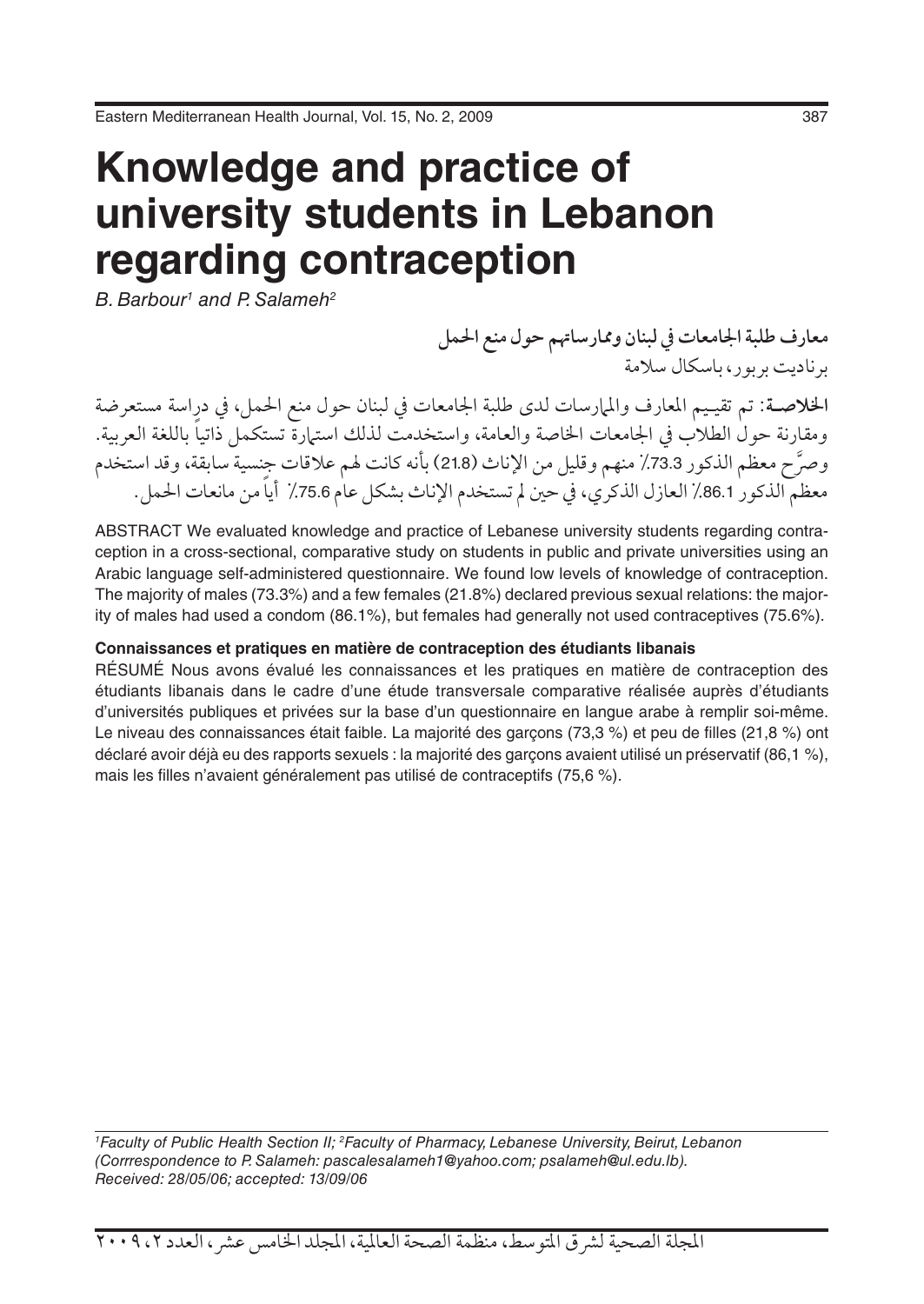# **Introduction**

Public health policies and programmes are nowadays focusing on the sexual and reproductive health needs of adolescents, particularly in the developing world [*1*]. Adolescents are not always rational when making sexual choices: being deeply involved in their own bodily perceptions, strong emotions and feelings of ambivalence may override the perception of risk [*2*], despite the fact that attitude towards behaviour generally reflects an individual's beliefs and consequences associated with engaging in the behaviour [*3*]. Thus, sexual habits, contraceptive use and sexually transmitted disease (STD) rank among the most important health issues for adolescents and young adults. In addition, early sexual activity is associated with risky behaviours such as smoking, alcohol use, multiple sexual partners and unintended pregnancy [4]. Emerging research suggests that teenagers make decisions about contraceptive use in the context of individual sexual relationships [*5*]. Different beliefs in males and females may also affect contraceptive use and need to be explored to develop sex education and services for this age group [*6*].

Media and friends, not health professionals, have been reported as the primary sources of information for young women and men of all ages [*7*]. Hence, inadequate information is expected in youngsters. For example, in a study on Ghanaian youth, nearly all respondents (99%) knew of condoms but less than half (48%) could identify any of 4 elements of correct use; females and sexually inexperienced youth were the least informed [*8*]. In a representative sample of individuals aged 16–45 years in Greece, only a small percentage of the respondents were able to answer correctly 50% or more of the questions on knowledge of basic contraceptive issues (30.6% of women and

14.7% of men), although the majority of respondents considered themselves at least adequately informed [*7*].

Lebanon is a developing country with conservative norms, particularly for girls, and little information exists regarding contraception. Nevertheless, there are actual changes in social, cultural and moral norms, with large discrepancies between religions. These changes seem to exert a considerable effect on the country's young adult population. It is generally observed that young people tend to engage in sexual activity at younger ages than before; the use of contraception in these settings is largely unknown. This study, therefore, aimed to evaluate knowledge, attitudes and practices of Lebanese university students regarding contraception, in a comparative analysis between males and females.

## **Methods**

This was a cross-sectional comparative study. The sampling frame was a list of departments of all public and private universities in Lebanon, from which a random sample of 15 was drawn up. In the public university (Lebanese University) we sampled the faculties of arts, law and political sciences, public health, engineering, information and documentation, social sciences, literature and humanities, and sciences. The private universities selected were Kaslik Holy Spirit University, Saint Joseph University (Uvelain campus), American University of Science & Technology (Achrafieh campus), Notre Dame University (Loueizeh campus), Beirut Arab University, American University of Beirut and Balamand University (Tripoli campus).

Campus administrators were contacted and permission was given to enquirers to distribute questionnaires in all but the Amer-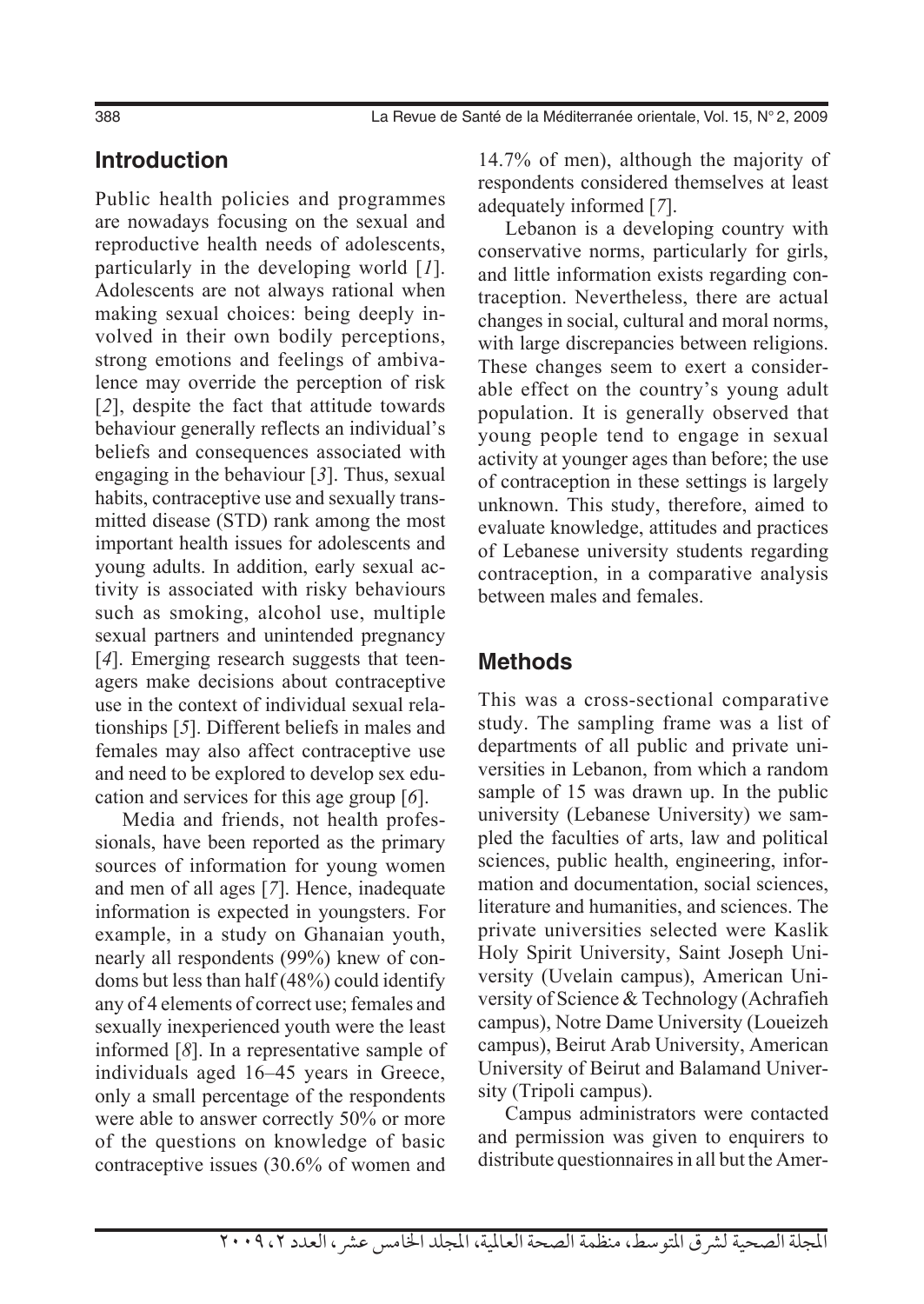ican University of Beirut campus, where permission to participate in the study was refused. A convenience sample of available students was chosen to participate to the study: a lay enquirer was sent to spend the day on campus and distribute a minimum of 100 questionnaires per campus. Students were approached during recess hours. Exclusion criteria were being married or of non-Lebanese nationality.

A self-administered standardized questionnaire was used, to be completed in the local Arabic language on campus. Closed and open-ended questions were asked. The questionnaire was based on current knowledge of available contraceptives and STDs; information collected was similar to that gathered by other authors [*7–9*]. It was divided into 5 parts: social and demographic characteristics; knowledge regarding commonly used contraceptives; knowledge regarding the menstrual cycle and natural fertility regulation; practices regarding contraceptive use and failure; and knowledge about STDs. The questionnaire was pilottested on 10 young individuals aged 18–22 years for correcting or clarifying questions when necessary.

The study was carried out between April 2005 and June 2005. Students gave oral consent to participate to the study, after explaining that it was a "study done by university researchers that had extreme importance for their health" and ensuring anonymity (no names were required). To ensure maximum objectivity in students' answers, enquirers were instructed not to give any additional clarification for questions which were not understood.

Questionnaires were coded and data entered on *SPSS*, version 12.0, by independent lay persons. Data entry was then controlled, and data analysed using the same software. *P*-value < 0.05 was considered significant. Missing values, which accounted for < 20% of answers, were not replaced, and variables were analysed as available. The chi-squared test was used for comparison between categorical variables. Analysis of variance was used to compare means of continuous variables.

### **Results**

We distributed 2000 questionnaires and 1410 (70.5%) were returned. There were some differences in the social and demographic characteristics of the male and female respondents: there were more female respondents from public universities (*P*  $< 0.0001$ ), more Christians ( $P < 0.002$ ) and more people living in Mount Lebanon (*P*  $< 0.02$ ). Males were slightly, but statistically significantly, older than females (*P*  $\leq 0.0001$ ). No statistically significant differences were noted for study year or region of origin (*P* > 0.05) (Table 1).

#### **Knowledge regarding contraceptives**

Books (57.5%), friends (56.2%) and school (52.0%) were the most cited sources of information on sex (Table 2). No respondent cited any health professional.

All males knew about the condom, but 2.8% of females had never heard of it (*P*  $\leq 0.0001$ . Males knew more about the conditions of use, contraindications and side-effects of condoms (*P* < 0.0001). Only half the male respondents regularly verified the expiry date before using a condom and knew when to put it on, while less than onethird knew when to remove it (Table 3).

Three-quarters of males had heard about the intrauterine device (IUD) in comparison with 88.6% of females ( $P < 0.0001$ ). Onethird of respondents thought that an IUD was placed in the vagina, 10.7% thought it could be used by any woman, and 15.0% did not know how it is used. Significantly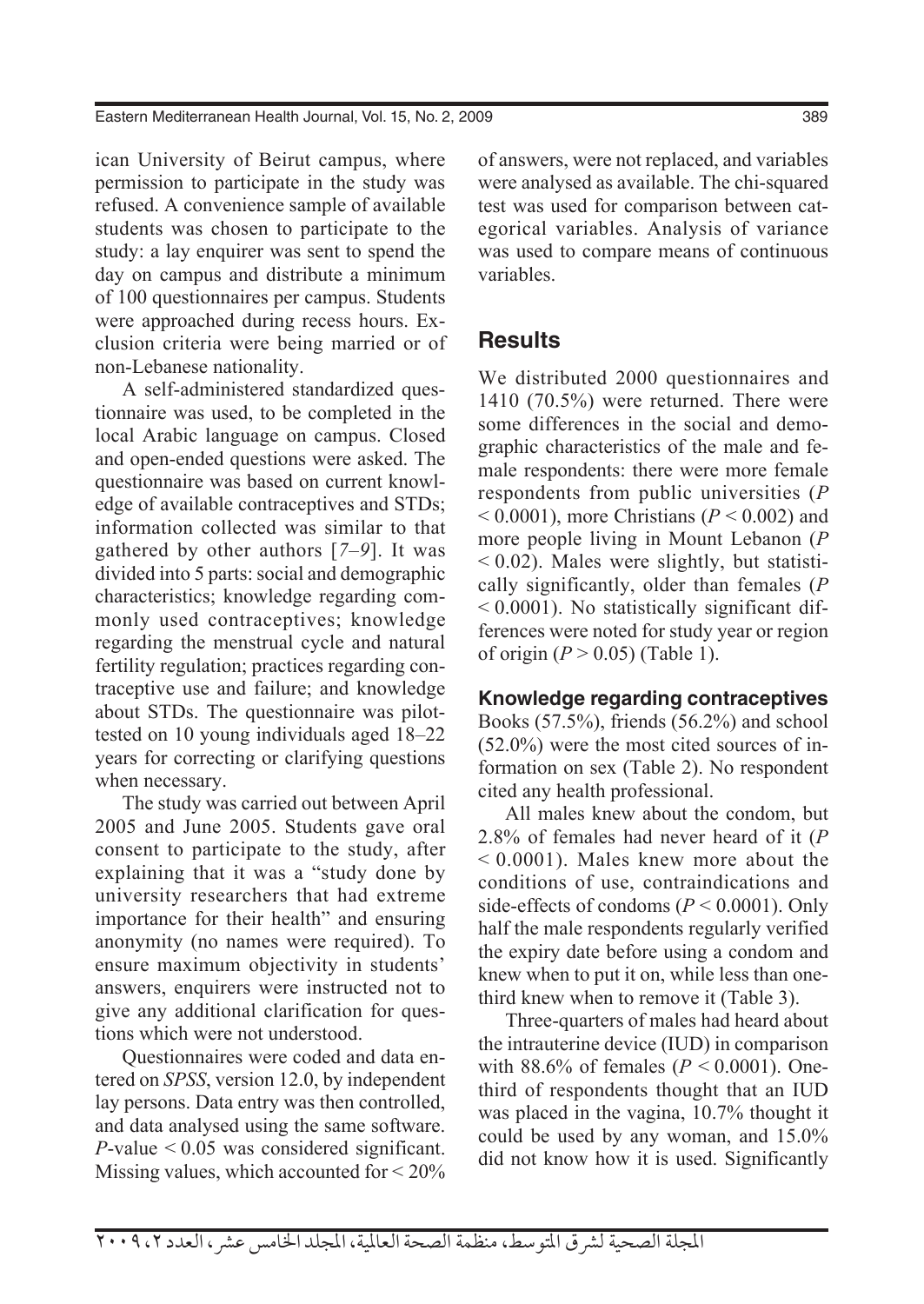390 La Revue de Santé de la Méditerranée orientale, Vol. 15, N° 2, 2009

| Table 1 Social and demographic characteristics of participants |     |                     |     |                       |          |      |                      |  |  |  |  |
|----------------------------------------------------------------|-----|---------------------|-----|-----------------------|----------|------|----------------------|--|--|--|--|
| Characteristic                                                 |     | Males ( $n = 505$ ) |     | Females ( $n = 905$ ) | P-value  |      | Total ( $n = 1410$ ) |  |  |  |  |
|                                                                | No. | %                   | No. | %                     |          | No.  | %                    |  |  |  |  |
| University                                                     |     |                     |     |                       |          |      |                      |  |  |  |  |
| Public                                                         | 290 | 57.4                | 707 | 78.1                  | < 0.0001 | 997  | 70.7                 |  |  |  |  |
| Private                                                        | 215 | 42.6                | 198 | 21.9                  |          | 413  | 29.3                 |  |  |  |  |
| Study year                                                     |     |                     |     |                       |          |      |                      |  |  |  |  |
| Undergraduate                                                  | 395 | 78.2                | 742 | 82.0                  | 0.17     | 1137 | 80.6                 |  |  |  |  |
| Graduate                                                       | 88  | 17.4                | 131 | 14.5                  |          | 219  | 15.5                 |  |  |  |  |
| Postgraduate                                                   | 6   | 1.2                 | 18  | 2.0                   |          | 24   | 1.7                  |  |  |  |  |
| Region of origin                                               |     |                     |     |                       |          |      |                      |  |  |  |  |
| <b>Beirut</b>                                                  | 68  | 13.5                | 92  | 10.2                  | 0.09     | 160  | 11.3                 |  |  |  |  |
| Mount Lebanon                                                  | 204 | 40.4                | 407 | 45.0                  |          | 611  | 43.3                 |  |  |  |  |
| Other                                                          | 233 | 46.1                | 406 | 44.9                  |          | 639  | 45.3                 |  |  |  |  |
| Residence                                                      |     |                     |     |                       |          |      |                      |  |  |  |  |
| <b>Beirut</b>                                                  | 85  | 16.8                | 108 | 11.9                  | 0.02     | 193  | 13.7                 |  |  |  |  |
| Mount Lebanon                                                  | 351 | 69.5                | 689 | 76.1                  |          | 1040 | 73.8                 |  |  |  |  |
| Other                                                          | 69  | 13.7                | 108 | 11.9                  |          | 177  | 12.6                 |  |  |  |  |
| Religion                                                       |     |                     |     |                       |          |      |                      |  |  |  |  |
| Christian                                                      | 390 | 77.2                | 764 | 84.4                  | 0.002    | 1154 | 81.8                 |  |  |  |  |
| Muslim                                                         | 49  | 9.7                 | 68  | 7.5                   |          | 117  | 8.3                  |  |  |  |  |
| No answer                                                      | 66  | 13.1                | 73  | 8.1                   |          | 139  | 9.9                  |  |  |  |  |
| Mean (SD) age (years)                                          |     | 21.0(1.9)           |     | 20.3(1.6)             | < 0.0001 |      | 20.6(1.8)            |  |  |  |  |

*SD = standard deviation.*

more females than males knew that IUDs have side-effects and contraindications (*P*  $0.0001$  (Table 3).

About half the respondents had ever heard about the cervical cap, significantly more females than males (*P* < 0.0001). The majority of these, however, did not know how it is used, and more than 80% did not

| Table 2 Stated source of sexual education for<br>university students in Lebanon |                    |      |  |  |  |  |  |
|---------------------------------------------------------------------------------|--------------------|------|--|--|--|--|--|
| Source of<br>information                                                        | No. ( $n = 1410$ ) | ℅    |  |  |  |  |  |
| <b>Books</b>                                                                    | 811                | 57.5 |  |  |  |  |  |
| Friends                                                                         | 792                | 56.2 |  |  |  |  |  |
| School                                                                          | 733                | 52.0 |  |  |  |  |  |
| Mass media                                                                      | 541                | 38.4 |  |  |  |  |  |
| Parents                                                                         | 420                | 29.8 |  |  |  |  |  |
| Partners                                                                        | 378                | 26.8 |  |  |  |  |  |
| University                                                                      | 283                | 20.1 |  |  |  |  |  |

know if it has side-effects or how long it should be left in place. Similar findings applied to the vaginal diaphragm (Table 3).

Almost all females (97.9%) and males (88.1%) declared knowing about oral contraception (Table 4). However, about half the responding males and a third of the females did not know how frequently pills are used  $(P < 0.003)$ . Just over half the students stated they did not know what to do in the case of a forgotten dose. More females than males were aware of the existence of side-effects and contraindications for oral contraceptives  $(P < 0.0001)$  (Table 4).

Two-thirds of respondents declared knowing about spermicidal products, but the majority of females did not know how they are used or the side-effects  $(P < 0.0001)$ . Even males who declared that they knew how to use them had erroneous information (Table 4).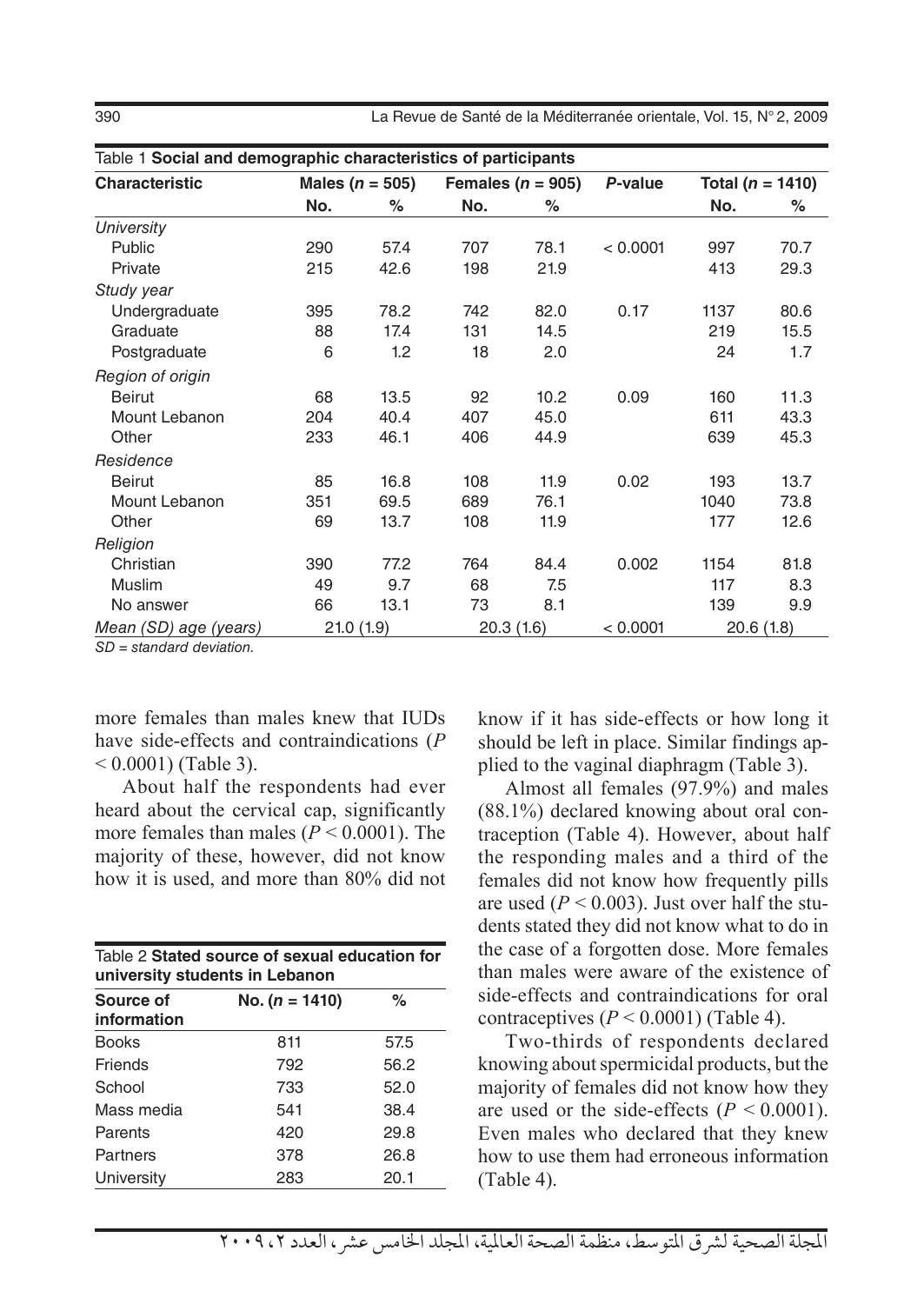| Table 3 Knowledge of students regarding mechanical contraceptives |     |      |                                                   |      |          |                      |      |  |
|-------------------------------------------------------------------|-----|------|---------------------------------------------------|------|----------|----------------------|------|--|
| Type of contraceptive &                                           |     |      | Males ( $n = 505$ ) Females ( $n = 905$ ) P-value |      |          | Total ( $n = 1410$ ) |      |  |
| knowledge item                                                    | No. | ℅    | No.                                               | %    |          | No.                  | ℅    |  |
| Male condom                                                       |     |      |                                                   |      |          |                      |      |  |
| Declare knowing about it                                          | 505 | 100  | 880                                               | 97.2 | < 0.0001 | 1385                 | 98.2 |  |
| Never used it                                                     | 46  | 9.1  | 481                                               | 54.7 |          | 527                  | 38.1 |  |
| Is disposable                                                     | 248 | 49.1 | 418                                               | 47.5 | 0.94     | 666                  | 48.1 |  |
| Necessary to verify expiry date                                   | 472 | 93.5 | 816                                               | 92.7 | 0.09     | 1288                 | 93.0 |  |
| Is used                                                           |     |      |                                                   |      |          |                      |      |  |
| On erect penis                                                    | 441 | 87.3 | 749                                               | 85.1 | 0.87     | 1190                 | 85.9 |  |
| At the beginning of erection                                      | 269 | 53.3 | 260                                               | 29.5 | < 0.0001 | 529                  | 38.2 |  |
| Just before ejaculation                                           | 39  | 7.7  | 47                                                | 5.3  | 0.10     | 86                   | 6.2  |  |
| Do not know                                                       | 20  | 4.0  | 271                                               | 30.8 | < 0.0001 | 291                  | 21.0 |  |
| Is removed                                                        |     |      |                                                   |      |          |                      |      |  |
| While penis still erect                                           | 149 | 29.5 | 85                                                | 9.4  | < 0.0001 | 234                  | 16.9 |  |
| On detumescence                                                   | 304 | 60.2 | 376                                               | 42.7 | < 0.0001 | 680                  | 49.1 |  |
| Do not know when to remove                                        | 44  | 8.7  | 373                                               | 41.2 | < 0.0001 | 417                  | 30.1 |  |
| Verifies expiry date                                              |     |      |                                                   |      |          |                      |      |  |
| Always                                                            | 284 | 56.2 | 237                                               | 26.9 | < 0.0001 | 521                  | 37.6 |  |
| Sometimes                                                         | 126 | 25.0 | 78                                                | 8.9  |          | 204                  | 14.7 |  |
| Never                                                             | 44  | 8.7  | 33                                                | 3.8  |          | 77                   | 5.6  |  |
| Contraindications?                                                |     |      |                                                   |      |          |                      |      |  |
| Yes                                                               | 106 | 21.0 | 165                                               | 18.8 | < 0.0001 | 271                  | 19.6 |  |
| <b>No</b>                                                         | 214 | 42.4 | 200                                               | 22.7 |          | 414                  | 29.9 |  |
| Do not know                                                       | 176 | 34.9 | 477                                               | 54.2 |          | 653                  | 47.1 |  |
| Side-effects?                                                     |     |      |                                                   |      |          |                      |      |  |
| Yes                                                               | 82  | 16.2 | 121                                               | 13.8 | < 0.0001 | 203                  | 14.7 |  |
| <b>No</b>                                                         | 238 | 47.1 | 251                                               | 28.5 |          | 489                  | 35.3 |  |
| Do not know                                                       | 169 | 33.5 | 455                                               | 51.7 |          | 624                  | 45.1 |  |
| Intrauterine device                                               |     |      |                                                   |      |          |                      |      |  |
| Declares knowing about it                                         | 366 | 72.5 | 802                                               | 88.6 | < 0.0001 | 1168                 | 82.8 |  |
| Is placed in the uterus                                           | 134 | 36.6 | 390                                               | 48.6 | < 0.0001 | 524                  | 44.9 |  |
| Is in place for a long time                                       | 100 | 27.3 | 330                                               | 41.1 | < 0.0001 | 430                  | 36.8 |  |
| Is placed in the vagina                                           | 132 | 36.1 | 247                                               | 30.8 | 0.08     | 379                  | 32.4 |  |
| Can be used by any woman                                          | 43  | 11.7 | 82                                                | 10.2 | 0.42     | 125                  | 10.7 |  |
| Is used before every intercourse                                  | 30  | 8.2  | 27                                                | 3.4  | < 0.0001 | 57                   | 4.9  |  |
| Is placed during menstruation                                     | 20  | 5.5  | 30                                                | 3.7  | 0.18     | 50                   | 4.3  |  |
| Does not know how it is used                                      | 58  | 15.8 | 117                                               | 14.6 | 0.57     | 175                  | 15.0 |  |
| Side-effects?                                                     |     |      |                                                   |      |          |                      |      |  |
| Yes                                                               | 118 | 32.2 | 410                                               | 51.1 | < 0.0001 | 528                  | 45.2 |  |
| No                                                                | 64  | 17.5 | 89                                                | 11.1 |          | 153                  | 13.1 |  |
| Do not know                                                       | 173 | 47.3 | 291                                               | 36.3 |          | 464                  | 39.7 |  |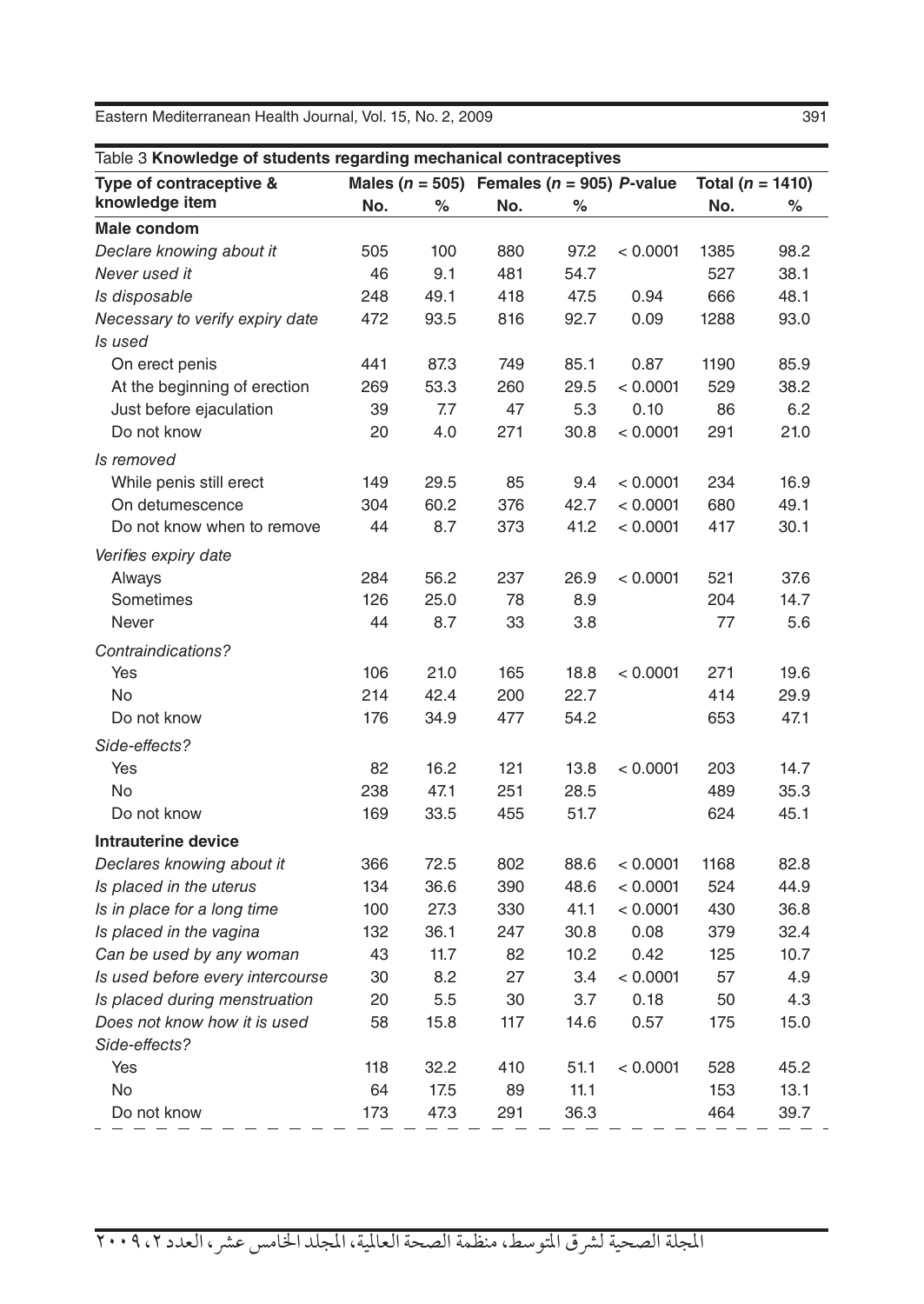392 La Revue de Santé de la Méditerranée orientale, Vol. 15, N° 2, 2009

| Table 3 Knowledge of students regarding mechanical contraceptives (concluded) |     |      |     |      |                                                   |                      |      |  |
|-------------------------------------------------------------------------------|-----|------|-----|------|---------------------------------------------------|----------------------|------|--|
| Type of contraceptive &                                                       |     |      |     |      | Males ( $n = 505$ ) Females ( $n = 905$ ) P-value | Total ( $n = 1410$ ) |      |  |
| knowledge item                                                                | No. | $\%$ | No. | $\%$ |                                                   | No.                  | $\%$ |  |
| Contraindications?                                                            |     |      |     |      |                                                   |                      |      |  |
| Yes                                                                           | 58  | 15.8 | 250 | 31.2 | < 0.0001                                          | 308                  | 26.4 |  |
| <b>No</b>                                                                     | 55  | 15.0 | 460 | 57.4 |                                                   | 515                  | 44.1 |  |
| Do not know                                                                   | 231 | 63.1 | 58  | 7.2  |                                                   | 289                  | 24.7 |  |
| <b>Cervical cap</b>                                                           |     |      |     |      |                                                   |                      |      |  |
| Declares knowing about it                                                     | 233 | 46.1 | 544 | 60.1 | < 0.0001                                          | 777                  | 55.1 |  |
| Is disposable                                                                 | 40  | 17.2 | 82  | 15.1 | 0.48                                              | 122                  | 15.7 |  |
| Changed after every intercourse                                               | 31  | 13.3 | 81  | 14.9 | 0.55                                              | 112                  | 14.4 |  |
| Is used with a spermicide                                                     | 30  | 12.9 | 59  | 10.8 | 0.43                                              | 89                   | 11.5 |  |
| Is washable                                                                   | 40  | 17.2 | 44  | 8.1  | < 0.0001                                          | 84                   | 10.8 |  |
| Does not know about use                                                       | 126 | 54.1 | 361 | 66.4 | 0.001                                             | 487                  | 62.7 |  |
| Side-effects?                                                                 |     |      |     |      |                                                   |                      |      |  |
| Yes                                                                           | 25  | 10.7 | 53  | 9.7  | 0.01                                              | 78                   | 10.0 |  |
| <b>No</b>                                                                     | 31  | 13.3 | 38  | 7.0  |                                                   | 69                   | 8.9  |  |
| Do not know                                                                   | 161 | 69.1 | 432 | 79.4 |                                                   | 593                  | 76.3 |  |
| Can be left in place for                                                      |     |      |     |      |                                                   |                      |      |  |
| 2 days                                                                        | 44  | 18.9 | 59  | 10.8 | 0.003                                             | 103                  | 13.3 |  |
| 1 week                                                                        | 21  | 9.0  | 17  | 3.1  | 0.001                                             | 38                   | 4.9  |  |
| 1 month                                                                       | 13  | 5.6  | 13  | 2.4  | 0.025                                             | 26                   | 3.3  |  |
| Do not know                                                                   | 146 | 62.7 | 421 | 77.4 | < 0.0001                                          | 567                  | 73.0 |  |
| Vaginal diaphragm                                                             |     |      |     |      |                                                   |                      |      |  |
| Declares knowing about it                                                     | 262 | 51.9 | 583 | 64.4 | < 0.0001                                          | 845                  | 59.9 |  |
| Is disposable                                                                 | 55  | 21.0 | 144 | 24.7 | 0.24                                              | 199                  | 23.6 |  |
| Changed after every intercourse                                               | 51  | 19.5 | 116 | 19.9 | 0.88                                              | 167                  | 19.8 |  |
| Is used with a spermicide                                                     | 53  | 20.2 | 108 | 18.5 | 0.57                                              | 161                  | 19.1 |  |
| Is washable                                                                   | 48  | 18.3 | 46  | 7.9  | < 0.0001                                          | 94                   | 11.1 |  |
| Does not know about its use                                                   | 103 | 39.3 | 323 | 55.4 | < 0.0001                                          | 426                  | 50.4 |  |
| Side-effects?                                                                 |     |      |     |      |                                                   |                      |      |  |
| Yes                                                                           | 30  | 11.5 | 80  | 13.7 | < 0.0001                                          | 110                  | 13.0 |  |
| <b>No</b>                                                                     | 47  | 17.9 | 45  | 7.7  |                                                   | 92                   | 10.9 |  |
| Do not know                                                                   | 166 | 63.4 | 437 | 75.0 |                                                   | 603                  | 71.4 |  |

*Details about contraceptive type were filled in only by those who declared knowing about the contraceptive in question; percentages were calculated accordingly.* 

*Some totals < 100% because of missing values.*

#### **Knowledge about sexually transmitted diseases**

More females than males knew about STDs  $(P < 0.0001)$ , but more females than males stated they did not know how to prevent them. About 80% thought that the use of condoms may prevent STDs, while others cited erroneous measures (Table 5).

#### **Knowledge regarding menstrual cycle and natural fertility regulation**

We found low levels of knowledge in both male and female respondents regarding the menstrual cycle and natural fertility regulation (Table 6). The majority, males in particular, did not know what the menstrual cycle is, when ovulation occurs or when ab-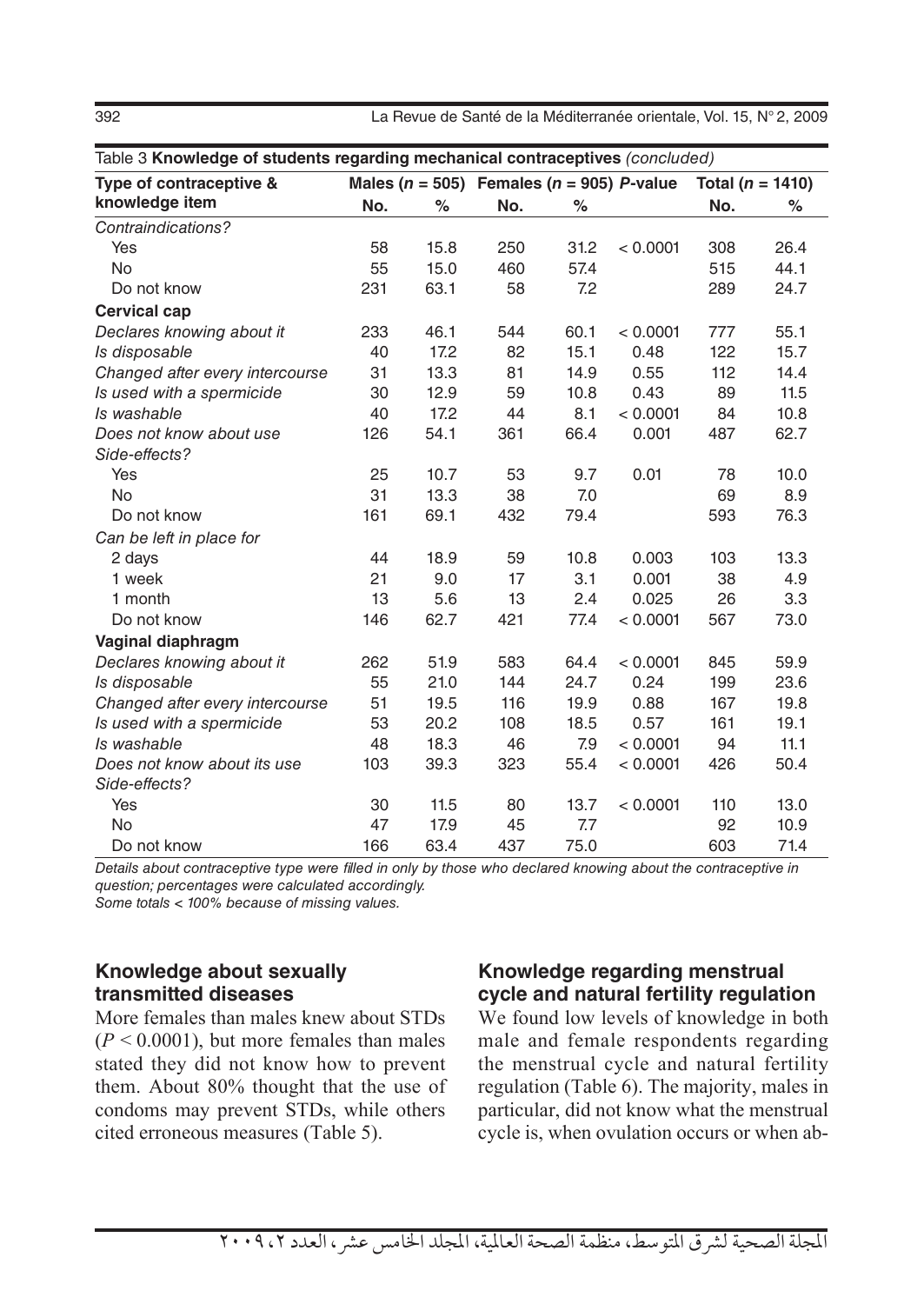| Table 4 Knowledge of students regarding chemical contraceptives |                     |      |                |      |                               |                      |      |
|-----------------------------------------------------------------|---------------------|------|----------------|------|-------------------------------|----------------------|------|
| Type of contraceptive &                                         | Males ( $n = 505$ ) |      |                |      | Females ( $n = 905$ ) P-value | Total ( $n = 1410$ ) |      |
| knowledge item                                                  | No.                 | $\%$ | No.            | %    |                               | No.                  | $\%$ |
| <b>Oral contraceptive</b>                                       |                     |      |                |      |                               |                      |      |
| Declares knowing about it                                       | 445                 | 88.1 | 886            | 97.9 | < 0.0001                      | 1331                 | 94.4 |
| Necessary to verify expiry date                                 | 417                 | 93.7 | 855            | 96.5 | 0.03                          | 1272                 | 95.6 |
| Frequency of use                                                |                     |      |                |      |                               |                      |      |
| 1st-21st day of cycle                                           | 88                  | 19.8 | 255            | 28.8 | 0.003                         | 343                  | 25.8 |
| Every day                                                       | 71                  | 16.0 | 167            | 18.8 | 0.46                          | 238                  | 17.9 |
| 5th-25th day of cycle                                           | 52                  | 11.7 | 159            | 17.9 | 0.01                          | 211                  | 15.9 |
| At a fixed hour                                                 | 47                  | 10.6 | 176            | 19.9 | < 0.0001                      | 223                  | 16.8 |
| Do not know about use                                           | 181                 | 40.7 | 311            | 35.1 | 0.003                         | 492                  | 37.0 |
| In case of forgetting one tablet                                |                     |      |                |      |                               |                      |      |
| Skip the forgotten tablet                                       | 64                  | 14.4 | 162            | 18.3 | 0.25                          | 226                  | 17.0 |
| Take forgotten tablet soon                                      | 38                  | 8.5  | 115            | 13.0 | 0.06                          | 153                  | 11.5 |
| Take both tablets together                                      | 26                  | 5.8  | 91             | 10.3 | 0.02                          | 117                  | 8.8  |
| Do not know what to do                                          | 267                 | 60.0 | 489            | 55.2 | < 0.0001                      | 756                  | 56.8 |
| Are there several types of pill?                                |                     |      |                |      |                               |                      |      |
| Yes                                                             | 139                 | 31.2 | 453            | 51.1 | < 0.0001                      | 592                  | 44.5 |
| <b>No</b>                                                       | 25                  | 5.6  | 39             | 4.4  |                               | 64                   | 4.8  |
| Do not know                                                     | 251                 | 56.4 | 378            | 42.7 |                               | 629                  | 47.3 |
| Cannot be used at all ages                                      | 173                 | 38.9 | 372            | 42.0 | < 0.0001                      | 545                  | 40.9 |
| Cannot be used by all women                                     | 212                 | 47.6 | 549            | 62.0 | < 0.0001                      | 761                  | 57.2 |
| Side-effects?                                                   |                     |      |                |      |                               |                      |      |
| Yes                                                             | 181                 | 40.7 | 537            | 60.6 | < 0.0001                      | 718                  | 53.9 |
| <b>No</b>                                                       | 30                  | 6.7  | 43             | 4.9  |                               | 73                   | 5.5  |
| Do not know                                                     | 188                 | 42.2 | 276            | 31.1 |                               | 464                  | 34.9 |
| Spermicide                                                      |                     |      |                |      |                               |                      |      |
| Declares knowing about it                                       | 319                 | 63.2 | 598            | 66.1 | 0.42                          | 917                  | 65.0 |
| How used                                                        |                     |      |                |      |                               |                      |      |
| 15 min before intercourse                                       | 91                  | 28.5 | 88             | 14.7 | < 0.0001                      | 179                  | 19.5 |
| Just before intercourse                                         | 53                  | 16.6 | 91             | 15.2 | 0.57                          | 144                  | 15.7 |
| 2 h before intercourse                                          | 61                  | 19.1 | 34             | 5.7  | < 0.0001                      | 95                   | 10.4 |
| After ejaculation                                               | 10                  | 3.1  | $\overline{7}$ | 1.2  | 0.04                          | 17                   | 1.9  |
| In the vagina                                                   | 63                  | 19.7 | 98             | 16.4 | 0.20                          | 161                  | 17.6 |
| On external genitalia                                           | 35                  | 11.0 | 70             | 11.7 | 0.75                          | 105                  | 11.5 |
| Do not know                                                     | 93                  | 29.2 | 345            | 57.7 | < 0.0001                      | 438                  | 47.8 |
|                                                                 |                     |      |                |      |                               |                      |      |
| After use, the woman can wash<br>20 minutes after intercourse   | 73                  | 22.9 | 100            | 16.7 | 0.001                         | 173                  | 18.9 |
| 2 hours after intercourse                                       | 47                  | 14.7 | 57             | 9.5  |                               | 104                  | 11.3 |
| 6 hours after intercourse                                       | 20                  | 6.3  | 33             | 5.5  |                               | 53                   | 5.8  |
|                                                                 |                     |      |                |      |                               |                      |      |
| Do not know when                                                | 158                 | 49.5 | 387            | 64.7 |                               | 545                  | 59.4 |
| Side-effects?                                                   |                     |      |                |      |                               |                      |      |
| Yes                                                             | 56                  | 17.6 | 81             | 13.5 | < 0.0001                      | 137                  | 14.9 |
| <b>No</b>                                                       | 57                  | 17.9 | 42             | 7.0  |                               | 99                   | 10.8 |
| Do not know                                                     | 190                 | 59.6 | 454            | 75.9 |                               | 644                  | 70.2 |

*Details about contraceptive type were filled in only by those who declared knowing about the contraceptive in question; percentages were calculated accordingly.* 

*Some totals < 100% because of missing values.*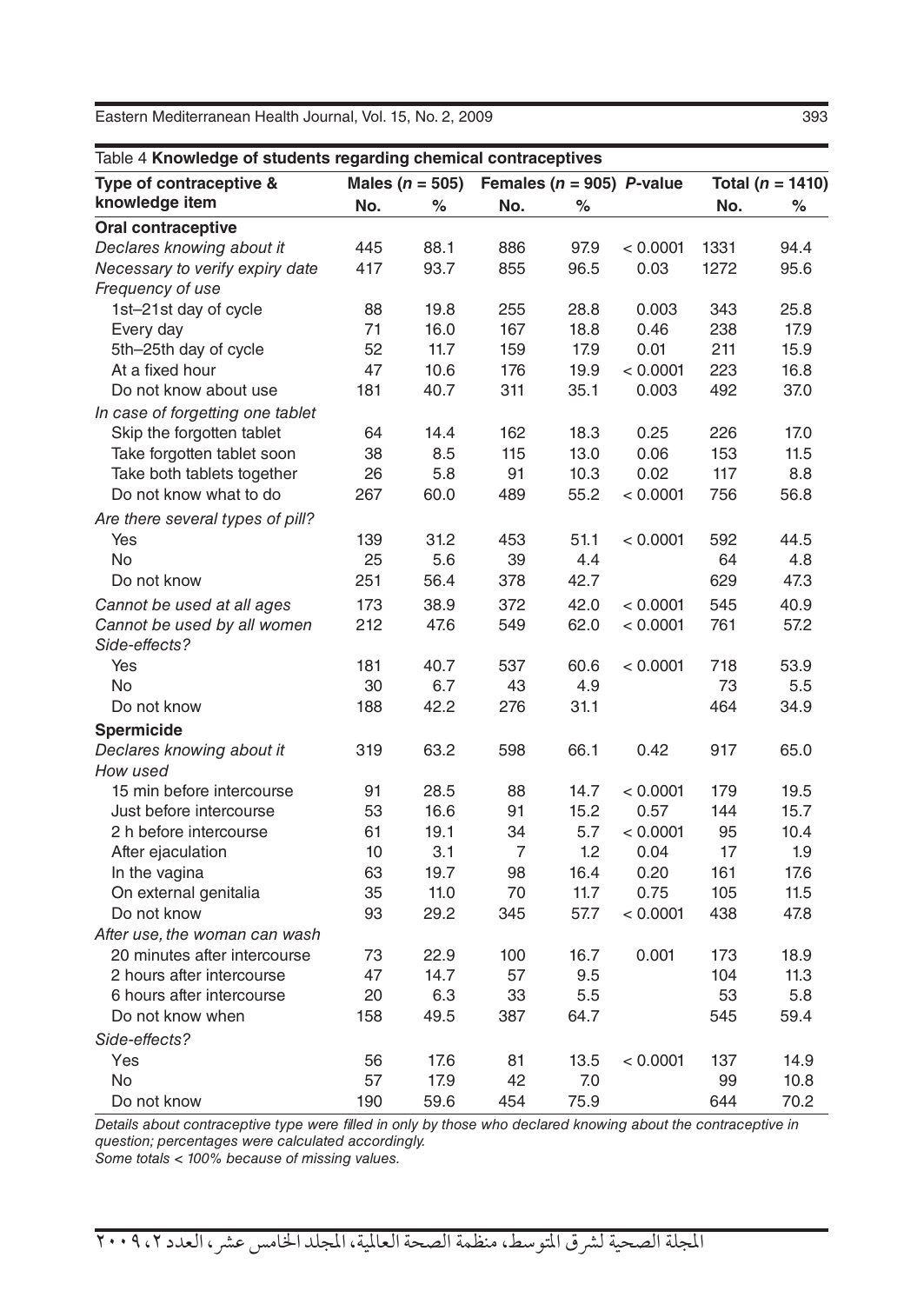| transmitted disease (STD)    |     |                            |                      |      |  |  |  |  |  |
|------------------------------|-----|----------------------------|----------------------|------|--|--|--|--|--|
| <b>Variable</b>              |     | <b>Boys</b><br>$(n = 505)$ | Girls<br>$(n = 905)$ |      |  |  |  |  |  |
|                              | No. | ℅                          | No.                  | ℅    |  |  |  |  |  |
| Knows about STD <sup>a</sup> | 459 | 90.8                       | 872                  | 96.4 |  |  |  |  |  |
| STDs prevented by:           |     |                            |                      |      |  |  |  |  |  |
| Intimate washing             | 67  | 13.3                       | 149                  | 16.5 |  |  |  |  |  |
| Condoms                      | 417 | 82.5                       | 715                  | 79.0 |  |  |  |  |  |
| Spermicides                  | 53  | 10.4                       | 81                   | 8.9  |  |  |  |  |  |
| Coitus interruptus           | 38  | 7.6                        | 60                   | 6.6  |  |  |  |  |  |
| Sexual intercourse           |     |                            |                      |      |  |  |  |  |  |
| without penetration          | 65  | 12.8                       | 132                  | 14.6 |  |  |  |  |  |
| Do not know how              |     |                            |                      |      |  |  |  |  |  |
| to prevent <sup>a</sup>      | 33  | 6.6                        | 125                  | 13.8 |  |  |  |  |  |
|                              |     |                            |                      |      |  |  |  |  |  |

Table 5 **Knowledge of university students in Lebanon regarding prevention of sexually** 

a Significant at *P* < 0.0001.

stinence should be practised for natural fertility regulation  $(P < 0.05$  for all). However, the majority of females declared they knew about the Ogino–Knauss (rhythm), Billings and temperature methods, although their knowledge lacked precision in most cases.

#### **Practices regarding sexual habits and contraception**

We found that 135 (26.7%) males and 708 (78.2%) females declared never having had a sexual relationship. Of those who had, around two-thirds of males and a quarter of females had used contraception, mainly the condom for males (86.1%) and oral contraceptives for females (56.3%) (Table 7).

Sexual intercourse occurred most often at home in the absence of parents (54.3%) or in a beach chalet (49.6%) (Table 6). In sexually active individuals, about 48% of males and 60% of females had ever had sexual relationships without using a contraceptive; the chief declared reason was extra-vaginal intercourse. Nevertheless, 34% of all respondents thought that intercourse without penetration could lead to pregnancy.

The majority of those who had sexual experience would not seek help from health professionals for contraception; however, females who would stated they would mainly ask a gynaecologist and males a pharmacist. Half of all sexually active individuals would opt for an abortion if pregnancy occurred, and a quarter would use the morning after pill (Table 7).

### **Discussion**

In this study, we found a low level of knowledge of contraception. We had expected a higher level of knowledge in this educated group of the Lebanese population. Greater knowledge of contraceptive issues was found among the better-educated women and men in Greece [*7*]. Our sample also revealed low use of contraceptive methods, particularly for females. This is in contrast to a study conducted in Brazil among 952 university undergraduates aged up to 24 years, where contraceptive use was high, especially for condoms and the pill [*9*]. Accordingly, in young Lebanese having a lower education, we would anticipate much lower levels of knowledge and use of contraception: this accounts for the urgency of the problem in Lebanese society.

Sources of sexual information were mainly friends, books, school and mass media, with 0% for health professionals. The mass media are known to shape attitudes and beliefs in young people [*10*], and it is becoming more accessible to Lebanese youth. In addition to printed media, there is high access to material on the Internet and television [*10*]. Furthermore, friends play a critical role in the sexual behaviours of adolescents [*11*]. This source of information is expected to be of low quality [*7*].

In our study, the majority of males and a very few females declared having had sex-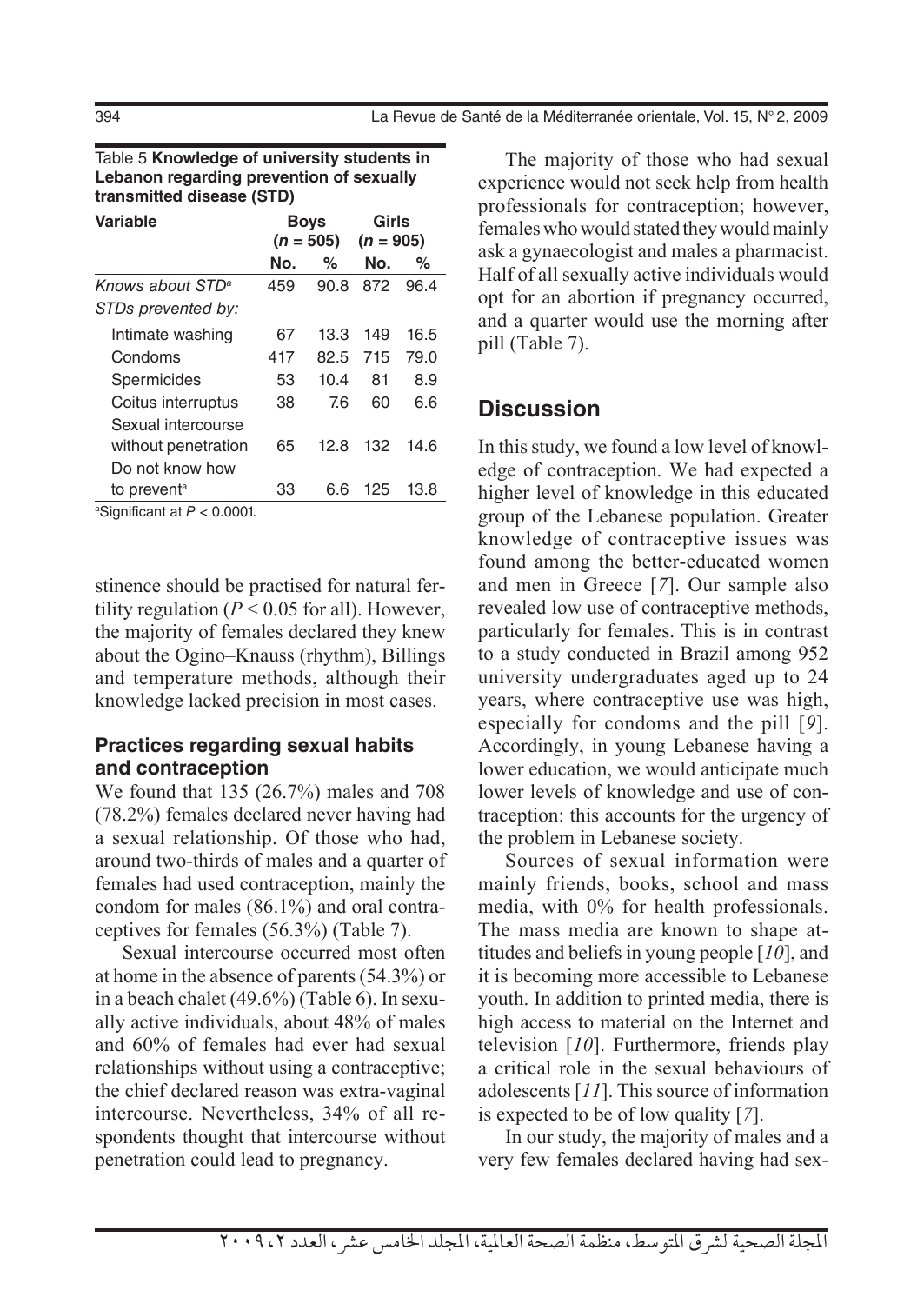| Table 6 Knowledge regarding menstrual cycle and regulation of natural fertility |     |                     |     |      |                               |      |                      |  |
|---------------------------------------------------------------------------------|-----|---------------------|-----|------|-------------------------------|------|----------------------|--|
| Question                                                                        |     | Males ( $n = 505$ ) |     |      | Females ( $n = 905$ ) P-value |      | Total ( $n = 1410$ ) |  |
|                                                                                 | No. | %                   | No. | %    |                               | No.  | %                    |  |
| <b>Ogino-Knauss method</b>                                                      |     |                     |     |      |                               |      |                      |  |
| Declares knowing about it                                                       | 333 | 65.9                | 732 | 80.9 | < 0.0001                      | 1065 | 75.5                 |  |
| Menstrual cycle is from:                                                        |     |                     |     |      |                               |      |                      |  |
| 1st day of menses to 1st                                                        |     |                     |     |      |                               |      |                      |  |
| day of next menses                                                              | 117 | 35.1                | 407 | 55.6 | < 0.0001                      | 524  | 49.2                 |  |
| Last day of menses to 1st                                                       |     |                     |     |      |                               |      |                      |  |
| day of next menses                                                              | 66  | 19.8                | 153 | 20.9 |                               | 219  | 20.6                 |  |
| 1st day of menses to last                                                       |     |                     |     |      |                               |      |                      |  |
| day of next menses                                                              | 40  | 12.0                | 39  | 5.3  |                               | 79   | 7.4                  |  |
| Do not know                                                                     | 91  | 27.3                | 101 | 13.8 |                               | 192  | 18.0                 |  |
| Ovulation occurs::                                                              |     |                     |     |      |                               |      |                      |  |
| 14 days after menses                                                            | 113 | 33.9                | 322 | 44.0 | 0.003                         | 435  | 40.8                 |  |
| 14 days before menses                                                           | 76  | 22.8                | 228 | 31.1 | 0.007                         | 304  | 28.5                 |  |
| In general, at the mid                                                          |     |                     |     |      |                               |      |                      |  |
| cycle                                                                           | 89  | 26.7                | 176 | 24.0 | 0.31                          | 265  | 24.9                 |  |
| It varies with women                                                            | 27  | 8.1                 | 48  | 6.6  | 0.34                          | 75   | 7.0                  |  |
| During menstruation                                                             | 14  | 4.3                 | 15  | 2.0  | 0.04                          | 29   | 2.7                  |  |
| Do not know                                                                     | 64  | 19.2                | 62  | 8.5  | < 0.0001                      | 126  | 11.8                 |  |
| Abstinence should be                                                            |     |                     |     |      |                               |      |                      |  |
| practised:                                                                      |     |                     |     |      |                               |      |                      |  |
| On the day of ovulation                                                         | 56  | 16.8                | 144 | 19.7 | 0.24                          | 200  | 18.8                 |  |
| One week before menses                                                          | 37  | 11.1                | 61  | 8.3  | 0.16                          | 98   | 9.2                  |  |
| One week after menses                                                           | 46  | 13.8                | 51  | 7.0  | < 0.0001                      | 97   | 9.1                  |  |
| 1 week around ovulation                                                         | 71  | 21.3                | 313 | 42.8 | < 0.0001                      | 384  | 36.1                 |  |
| Do not know                                                                     | 127 | 38.1                | 207 | 28.3 | 0.002                         | 334  | 31.4                 |  |
| <b>Billings method</b>                                                          |     |                     |     |      |                               |      |                      |  |
| Declares knowing about it                                                       | 251 | 49.7                | 611 | 67.5 | < 0.0001                      | 862  | 61.1                 |  |
| Cervical secretions are:                                                        |     |                     |     |      |                               |      |                      |  |
| Abundant during ovulation                                                       | 66  | 26.3                | 314 | 51.4 | < 0.0001                      | 380  | 44.1                 |  |
| Abundant away from                                                              |     |                     |     |      |                               |      |                      |  |
| ovulation                                                                       | 30  | 12.0                | 67  | 11.0 | 0.67                          | 97   | 11.3                 |  |
| Transparent during                                                              |     |                     |     |      |                               |      |                      |  |
| ovulation                                                                       | 56  | 22.3                | 163 | 26.7 | 0.19                          | 219  | 25.4                 |  |
| Transparent away from                                                           |     |                     |     |      |                               |      |                      |  |
| ovulation                                                                       | 34  | 13.5                | 87  | 14.2 | 0.80                          | 121  | 14.0                 |  |
| Elastic during ovulation                                                        | 40  | 15.9                | 207 | 33.9 | < 0.0001                      | 247  | 28.7                 |  |
| Elastic away from                                                               |     |                     |     |      |                               |      |                      |  |
| ovulation                                                                       | 14  | 5.6                 | 50  | 8.2  | 0.19                          | 64   | 7.4                  |  |
| Do not know                                                                     | 96  | 38.2                | 149 | 24.4 | < 0.0001                      | 245  | 28.4                 |  |
|                                                                                 |     |                     |     |      |                               |      |                      |  |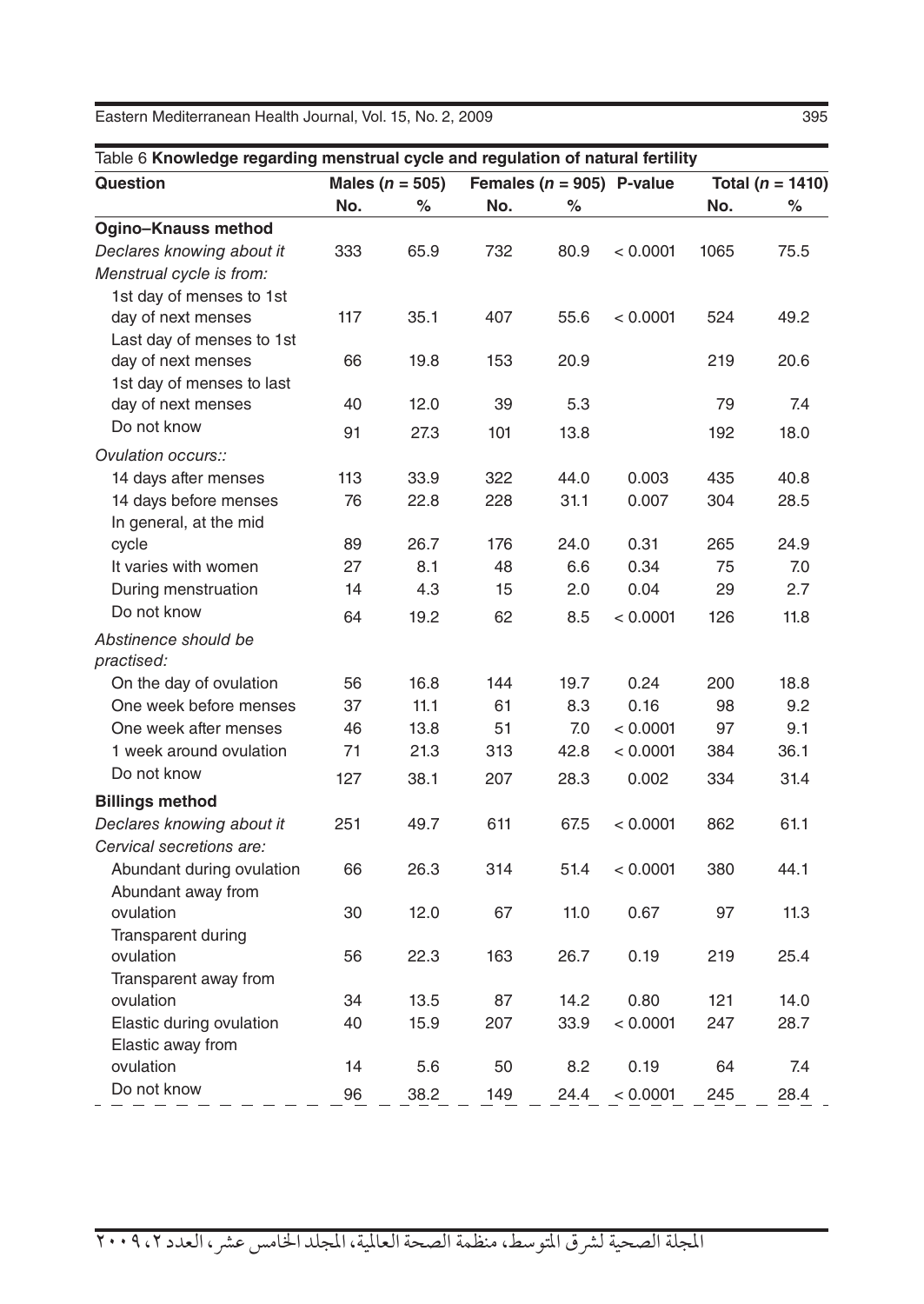396 La Revue de Santé de la Méditerranée orientale, Vol. 15, N° 2, 2009

| Question                    |     | Males ( $n = 505$ ) |     | Females ( $n = 905$ ) P-value |          | Total ( $n = 1410$ ) |      |
|-----------------------------|-----|---------------------|-----|-------------------------------|----------|----------------------|------|
|                             | No. | %                   | No. | ℅                             |          | No.                  | %    |
| <b>Temperature method</b>   |     |                     |     |                               |          |                      |      |
| Declares knowing about it   | 285 | 56.4                | 656 | 72.5                          | < 0.0001 | 941                  | 66.7 |
| Temperature taken:          |     |                     |     |                               |          |                      |      |
| Before getting up in        |     |                     |     |                               |          |                      |      |
| morning                     | 139 | 48.8                | 448 | 68.3                          | < 0.0001 | 587                  | 62.4 |
| Any time of the day         | 55  | 19.3                | 65  | 9.9                           | < 0.0001 | 120                  | 12.8 |
| Always by same route        | 72  | 25.3                | 239 | 36.4                          | 0.001    | 311                  | 33.0 |
| With same thermometer       | 74  | 26.0                | 222 | 33.8                          | 0.02     | 296                  | 31.5 |
| Is higher after ovulation   | 106 | 37.2                | 309 | 47.1                          | 0.006    | 415                  | 44.1 |
| Is lower after ovulation    | 30  | 10.5                | 101 | 15.4                          | 0.05     | 131                  | 13.9 |
| Coitus interruptus          |     |                     |     |                               |          |                      |      |
| Declares knowing about it   | 354 | 70.1                | 612 | 67.6                          | 0.25     | 966                  | 68.5 |
| Ejaculation away from vulva | 246 | 69.5                | 409 | 66.8                          | 0.35     | 655                  | 67.8 |

Table 6 **Knowledge regarding menstrual cycle and regulation of natural fertility** *(concluded)*

*Details about contraceptive type were filled in only by those who declared knowing about the contraceptive in question; percentages were calculated accordingly.* 

*Some totals < 100% because of missing values.*

ual relations. The reasons for the difference may include differences in socioeconomic status in the sample, since it is constituted of more females from public universities, and lower socioeconomic status is associated with higher religiosity in young Lebanese adults [*12*]. Differences between males and females in religiosity or inequity in sexual experiences in the view of society are also possible. Religiosity is known to affect sexual behaviour, with more frequent attendance at religious services and stronger religious beliefs associated with delaying sexual initiation [*5,13*]. Indeed, Lebanese females are particularly religious [*12*], and the Lebanese society encourages sexual experience for males but prohibits it for females.

With these reported low levels of knowledge, systematic and responsible education in the promotion of good reproductive health is very important in Lebanon. Policymakers should recognize the importance of designing interventions that give adolescents the skills they need to feel effective in their ability to communicate about sex and contraception [*14*]. Although family planning efforts have generally been conducted through public facilities, some countries are now placing a significant emphasis on private channels of delivery [*10*], focusing work on fostering youngsters' identities and promoting their ability to take care of themselves [*3*]. Findings in conservative societies have even shown the normative influence of parents, older family members and extended family members, even in sexual decision-making [*2*]. Accordingly, prevention approaches should concentrate on providing information and motivation for abstinence or safer sex [*15*].

Lebanese students have cited having sex mainly in the absence of their parents. However, there is an association between the amount of unsupervised time and sexual behaviours, with STD rates suggestive of particularly risky sexual behaviours [*16*]. As youths come of age, parents probably believe that it is appropriate to leave them increasingly on their own. However, parents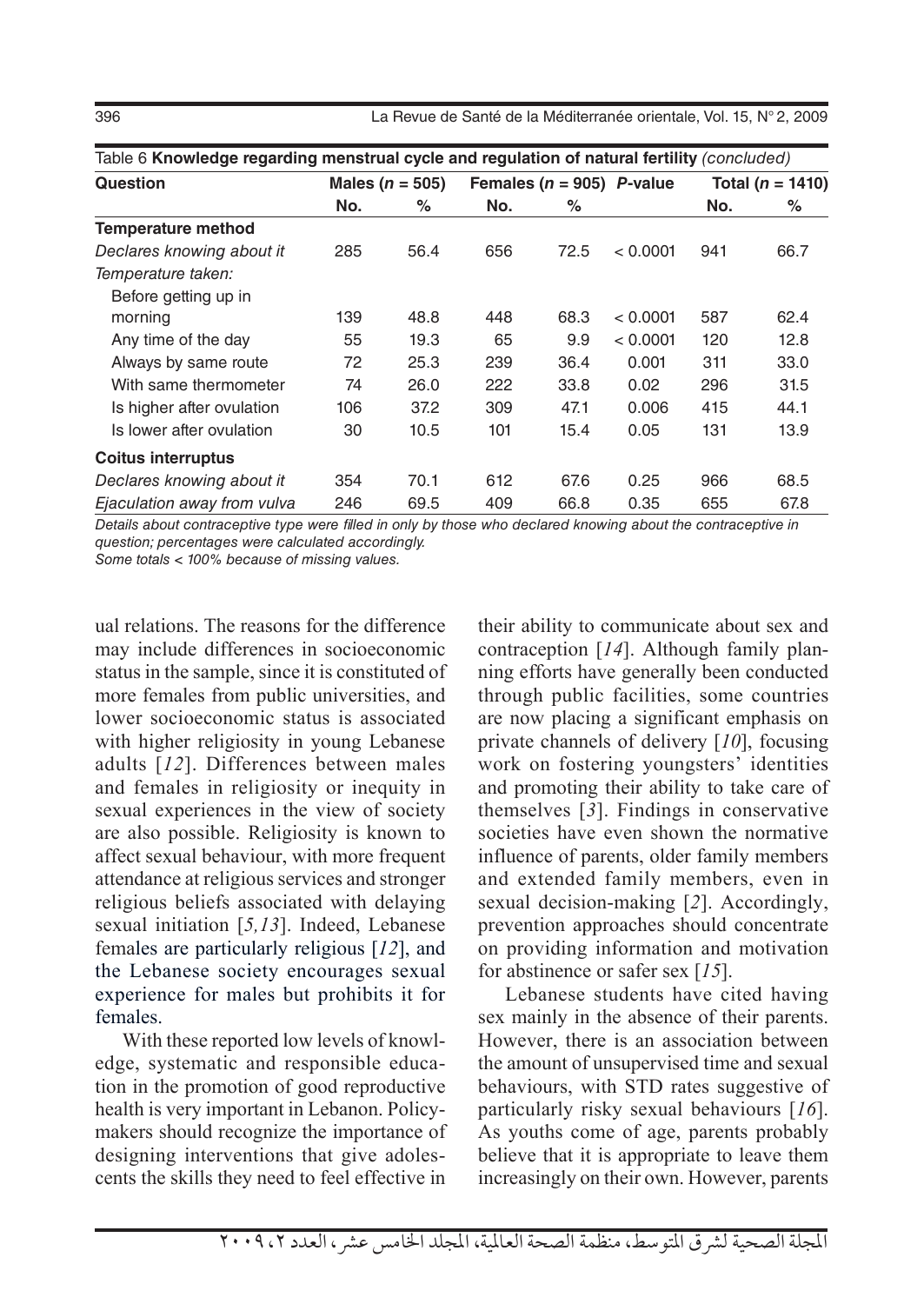| Table 7 Practices regarding sexual habits and contraception |                          |                          |                |                                                    |          |                |      |  |
|-------------------------------------------------------------|--------------------------|--------------------------|----------------|----------------------------------------------------|----------|----------------|------|--|
| Question <sup>a</sup>                                       |                          | Males ( $n = 505$ )      |                | Females ( $n = 905$ ) P-value Total ( $n = 1410$ ) |          |                |      |  |
|                                                             | No.                      | %                        | No.            | $\%$                                               |          | No.            | $\%$ |  |
| Already had sexual relations                                |                          |                          |                |                                                    |          |                |      |  |
| No, never                                                   | 135                      | 26.7                     | 708            | 78.2                                               | < 0.0001 | 843            | 59.8 |  |
| Yes, with vaginal penetration                               | 241                      | 47.7                     | 63             | 7.0                                                | < 0.0001 | 304            | 21.6 |  |
| Already used contraception <sup>b</sup>                     | 237                      | 64.1                     | 48             | 24.4                                               | < 0.0001 | 285            | 50.3 |  |
| Yes, without penetration                                    | 137                      | 27.1                     | 78             | 8.6                                                | 0.005    | 215            | 15.2 |  |
| Male condom <sup>c</sup>                                    | 204                      | 86.1                     | 2              | 4.2                                                | < 0.0001 | 206            | 72.3 |  |
| Yes, with anal penetration                                  | 128                      | 25.3                     | 28             | 3.1                                                | < 0.0001 | 156            | 11.1 |  |
| Oral contraceptive <sup>c</sup>                             | $\overline{\phantom{0}}$ | $\overline{\phantom{0}}$ | 27             | 56.3                                               |          | 27             | 9.5  |  |
| Spermicidal products <sup>c</sup>                           | $\overline{c}$           | 0.8                      | $\overline{c}$ | 4.2                                                |          | 4              | 1.4  |  |
| Coitus interruptus <sup>c</sup>                             | $\mathbf{1}$             | 0.4                      | 1              | 2.1                                                |          | $\overline{c}$ | 0.7  |  |
| Would seek help for                                         |                          |                          |                |                                                    |          |                |      |  |
| contraception <sup>b</sup>                                  |                          |                          |                |                                                    |          |                |      |  |
| No                                                          | 231                      | 62.4                     | 119            | 60.4                                               | 0.02     | 250            | 44.1 |  |
| Yes, gynaecologist                                          | 24                       | 6.5                      | 63             | 32.0                                               | < 0.0001 | 87             | 15.3 |  |
| Yes, pharmacist                                             | 47                       | 12.7                     | 13             | 6.6                                                | < 0.0001 | 60             | 10.6 |  |
| Yes, general physician                                      | 31                       | 8.4                      | 10             | 5.1                                                | 0.003    | 41             | 7.2  |  |
| Yes, midwife                                                | 11                       | 3.0                      | 12             | 6.1                                                | 0.46     | 23             | 4.1  |  |
| Yes, social worker                                          | 12                       | 3.2                      | 6              | 3.0                                                | 0.30     | 18             | 3.2  |  |
| Yes, nurse                                                  | 7                        | 1.9                      | 8              | 4.1                                                | 0.50     | 15             | 2.6  |  |
| Had sex without contraception <sup>b</sup>                  |                          |                          |                |                                                    |          |                |      |  |
| No                                                          | 193                      | 52.2                     | 80             | 40.6                                               | 0.004    | 273            | 48.1 |  |
| Yes, extra-vaginal                                          | 60                       | 16.2                     | 43             | 21.8                                               | 0.55     | 103            | 18.2 |  |
| Yes, because unplanned                                      | 45                       | 12.2                     | 25             | 12.7                                               | 0.40     | 70             | 12.3 |  |
| Yes, during infertile days                                  | 35                       | 9.5                      | 30             | 15.2                                               | 0.20     | 65             | 11.5 |  |
| Where do you usually have sex <sup>b</sup>                  |                          |                          |                |                                                    |          |                |      |  |
| Home, parents absent                                        | 203                      | 54.9                     | 105            | 53.3                                               | 0.30     | 308            | 54.3 |  |
| Beach chalet                                                | 196                      | 53.0                     | 85             | 43.1                                               | 0.23     | 281            | 49.6 |  |
| Car                                                         | 158                      | 42.7                     | 77             | 39.1                                               | 0.90     | 235            | 41.4 |  |
| Dormitory rooms                                             | 111                      | 30.0                     | 32             | 16.2                                               | 0.002    | 143            | 25.2 |  |
| Beach                                                       | 103                      | 27.8                     | 36             | 18.3                                               | 0.05     | 139            | 24.5 |  |
| Forest                                                      | 94                       | 25.4                     | 32             | 16.2                                               | 0.05     | 126            | 22.2 |  |
| Night club                                                  | 82                       | 22.2                     | 30             | 15.2                                               | 0.15     | 112            | 19.8 |  |
| Home, parents present                                       | 50                       | 13.5                     | 33             | 16.8                                               | 0.12     | 83             | 14.6 |  |
| Movie theatre                                               | 58                       | 15.7                     | 24             | 12.2                                               | 0.50     | 82             | 14.5 |  |
| University                                                  | 44                       | 11.9                     | 17             | 8.6                                                | 0.41     | 61             | 10.8 |  |
| Public place (road, garden)                                 | 30                       | 8.1                      | 18             | 9.1                                                | 0.42     | 48             | 8.5  |  |
| Thinks sex without penetration                              |                          |                          |                |                                                    |          |                |      |  |
| can lead to pregnancy                                       | 173                      | 34.3                     | 310            | 34.3                                               | 0.94     | 483            | 34.3 |  |
| Would abort a pregnancy <sup>b</sup>                        | 187                      | 50.5                     | 102            | 51.8                                               | 0.06     | 289            | 51.0 |  |
| Would use morning after pill <sup>b</sup>                   | 84                       | 22.7                     | 49             | 24.9                                               | 0.86     | 133            | 23.5 |  |

*Some totals < 100% because of missing values.*

*a More than one answer possible.* 

*bPercentages calculated for those who declared previous sexual relations.* 

*c Percentages calculated for those who used contraception.*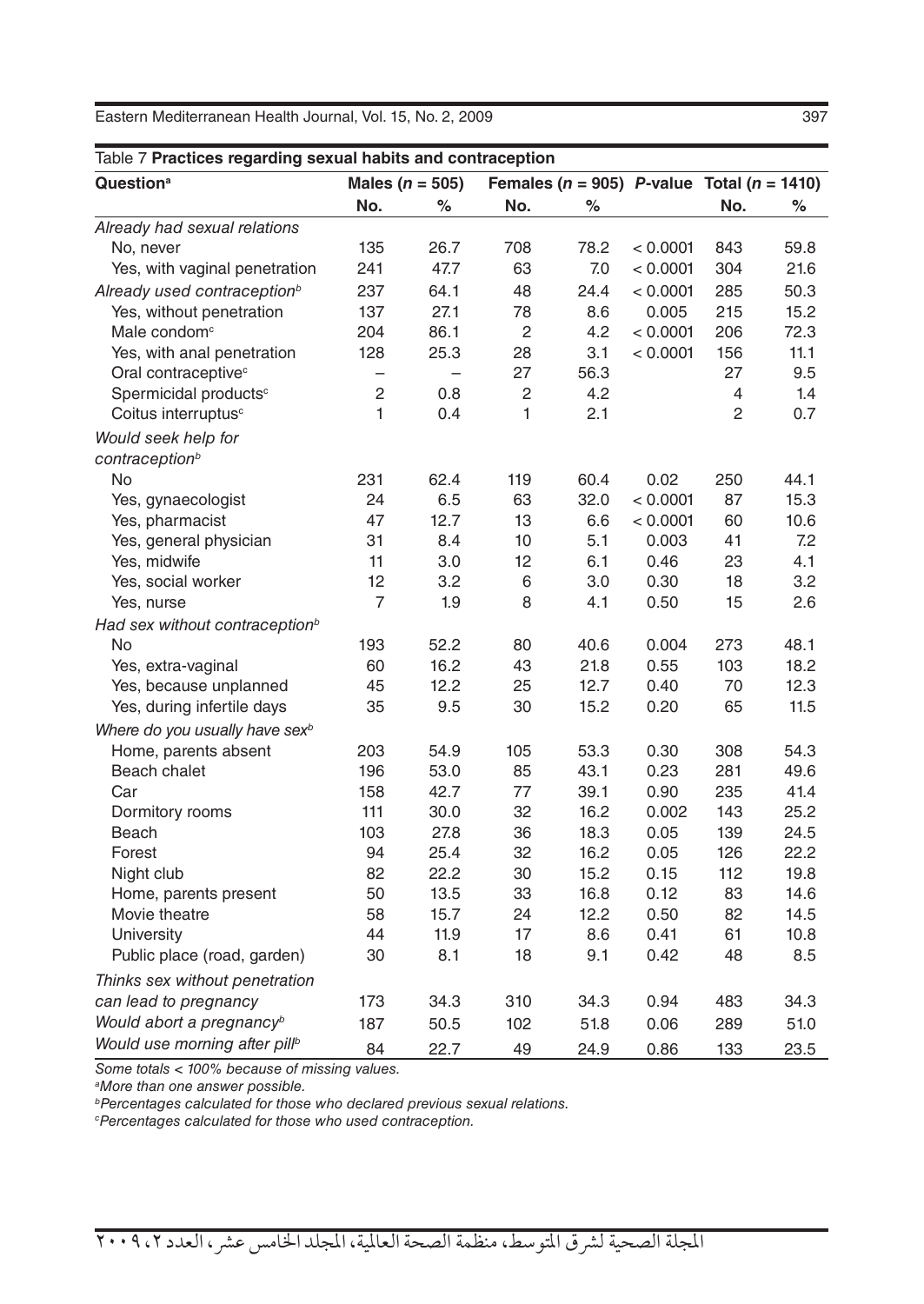and community members should consider increasing opportunities for supervised activities, which could reduce risk-taking among youth [*16*].

We are aware of the possible biases that could arise from the study methodology: selection bias is possible due to the nature of the sample; however, we have no reason to believe that it would affect our results, since availability of students in the campus is theoretically unrelated to their sexual knowledge and practices. Refusal rate was acceptable (30%), but we had no means of evaluating reasons for refusal. Information bias is also possible, as in all surveys; the sensitivity of the subject increases the risk of false answers, particularly regarding practices. However, we doubt that any measurement error would be sufficient to change the shape of our results. We believe that this study is reasonably able to depict the reality of contraception in young Lebanese university students, but the results cannot be extrapolated to other young Lebanese.

#### *References*

- 1. Erulkar A et al. Behavior change evaluation of a culturally consistent reproductive health program for young Kenyans. *International family planning perspectives*, 2004, 30(2):58–67.
- 2. Dei M et al. The resistance to contraceptive use in young Italian women. *European journal of contraception and reproductive health care*, 2004, 9:214–20.
- 3. Villarruel A et al. Predictors of sexual intercourse and condom use intentions among Spanish-dominant Latino youth: a test of the planned behavior theory. *Nursing research*, 2004, 53(3):172–81.
- 4. Gokengin D et al. Sexual knowledge, attitudes and risk behaviors of students in Turkey. *Journal of school health*, 2003, 73(7):258–63.
- 5. Manlove J, Ryan S, Franzetta K. Contraceptive use and consistency in U.S. teenagers' most recent sexual relationships. *Perspectives on sexual and reproductive health*, 2004, 36(6):265–75.
- 6. Bender S, Kosunen E. Teenage contraceptive use in Iceland: a gender perspective. *Public health nursing*, 2005, 22(1):17–26.
- 7. Tountas Y et al. Information sources and level of knowledge of contraception

issues among Greek women and men in the reproductive age: a country-wide survey. *European journal of contraception and reproductive health care*, 2004, 9:1–10.

- 8. Glover EK et al. Sexual health experiences of adolescents in three Ghanaian towns. *International family planning perspectives*, 2003, 29(1):32–40.
- 9. Machado Pirotta KC, Schor N. Intenções reprodutivas e práticas de regulação da fecundidade entre universitários [Reproductive intentions and fertility regulation practices among university students]. *Revista de saúde pública*, 2004, 38(4):495– 502.
- 10. Katende C, Gupta N, Bessinger R. Facility-level reproductive health interventions and contraceptive use in Uganda. *International family planning perspectives*, 2003, 29(3):130–7.
- 11. Harper G et al. The role of close friends in African American adolescents' dating and sexual behavior. J*ournal of sex research*, 2004, 41(4):351–62.
- 12. Baalbaky G. Religiosity in Lebanese youth. In: *God and the right to the difference*. Kaslik, Lebanon, Holy Spirit University, 2005.